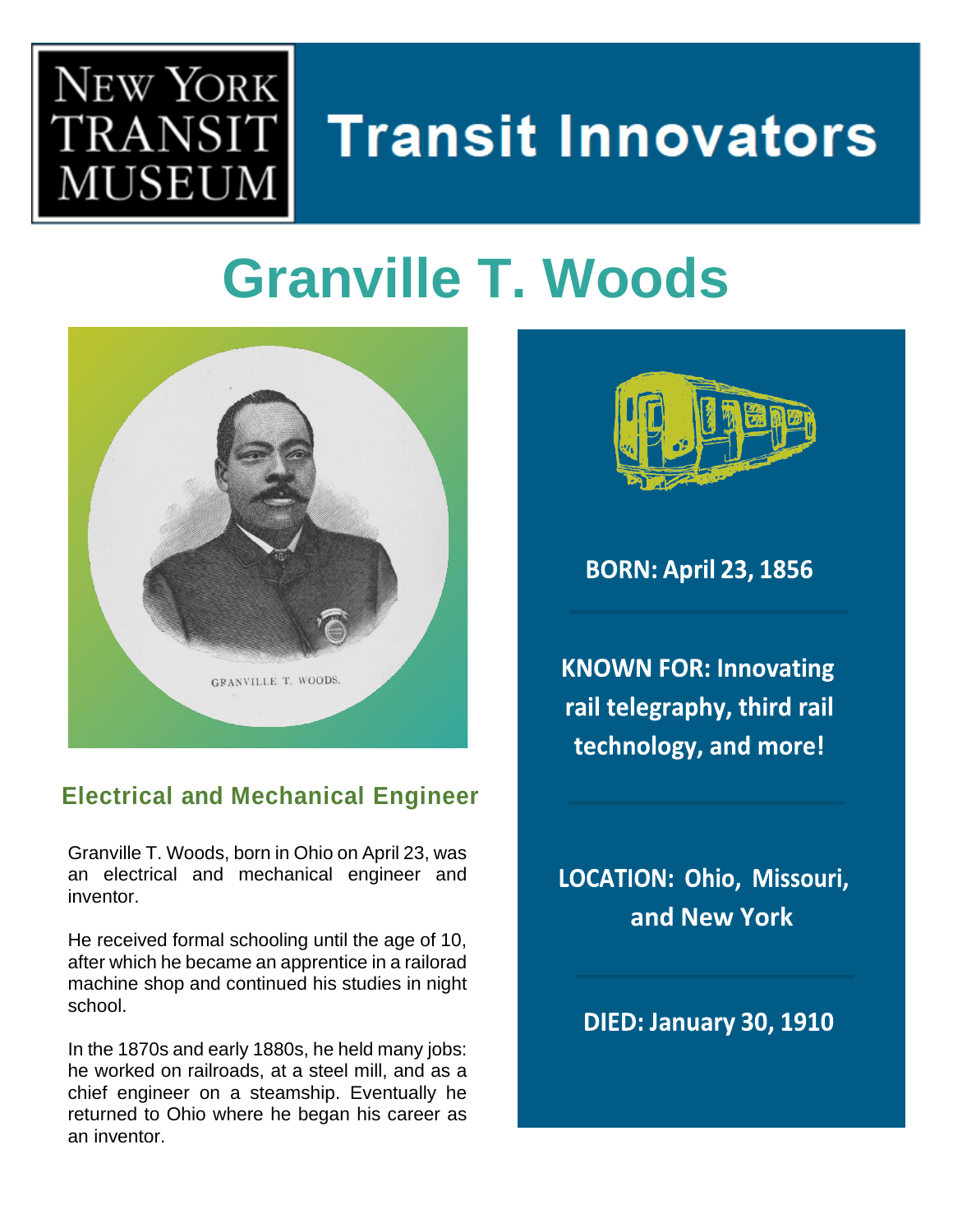

In 1884 Woods received his first patent. In 1887 he received his second patent for the induction telegraph. This became the basis of the **Synchronous Multiplex Railway Telegraph**, which used induction. A large battery-powered magnet was put underneath a train and attached to a telegraph or telephone in the train operator's cab. When turned on, the apparatus would give off a magnetic force. Telegraph lines parallel to the tracks would also emit a similar but opposite magnetic force. This allowed messages to be sent to or from a moving train in any direction (multiplex). Train operators and dispatchers could send morse code (telegraph), or with the addition of a telephone receiver, could have a real time conversation (synchronous), and show the location of a moving train on a dispatcher's display board.

Before he could patent this invention, Woods became ill with smallpox as other inventors continued to work on similar technology. During this time, he read in Scientific American magazine that an inventor by the name of Lucius Phelps had already patented a very similar design. Granville T. Woods went to court and was able to prove that his work predated that of Phelps. Interference cases such as this one were common among inventors.

Granville T. Woods established Woods Electrical Company in 1886, but unfortunately, he was unable to generate significant income and his business partner ultimately pushed him out of the company. Institutionalized racism kept Black Americans from opportunities in technical fields and lack of connections made it difficult for Black inventors to find support to further their research. Despite this, Woods found success and continued his career in New York.

Throughout his career Granville T. Woods often didn't have financial support and had frequent patent interference cases. Of his 45 US patents, he had more than 12 court battles for ownership, and he did not garner the same respect or funding that his white counterparts received. He sold many of his patents to popular Electric companies such as American Bell Company, Westinghouse, and General Electric.

Granville Woods died on January 30th, 1910 at the age of 53. His important innovations paved the way for better communication, improved safety on trains, and even rollercoasters!